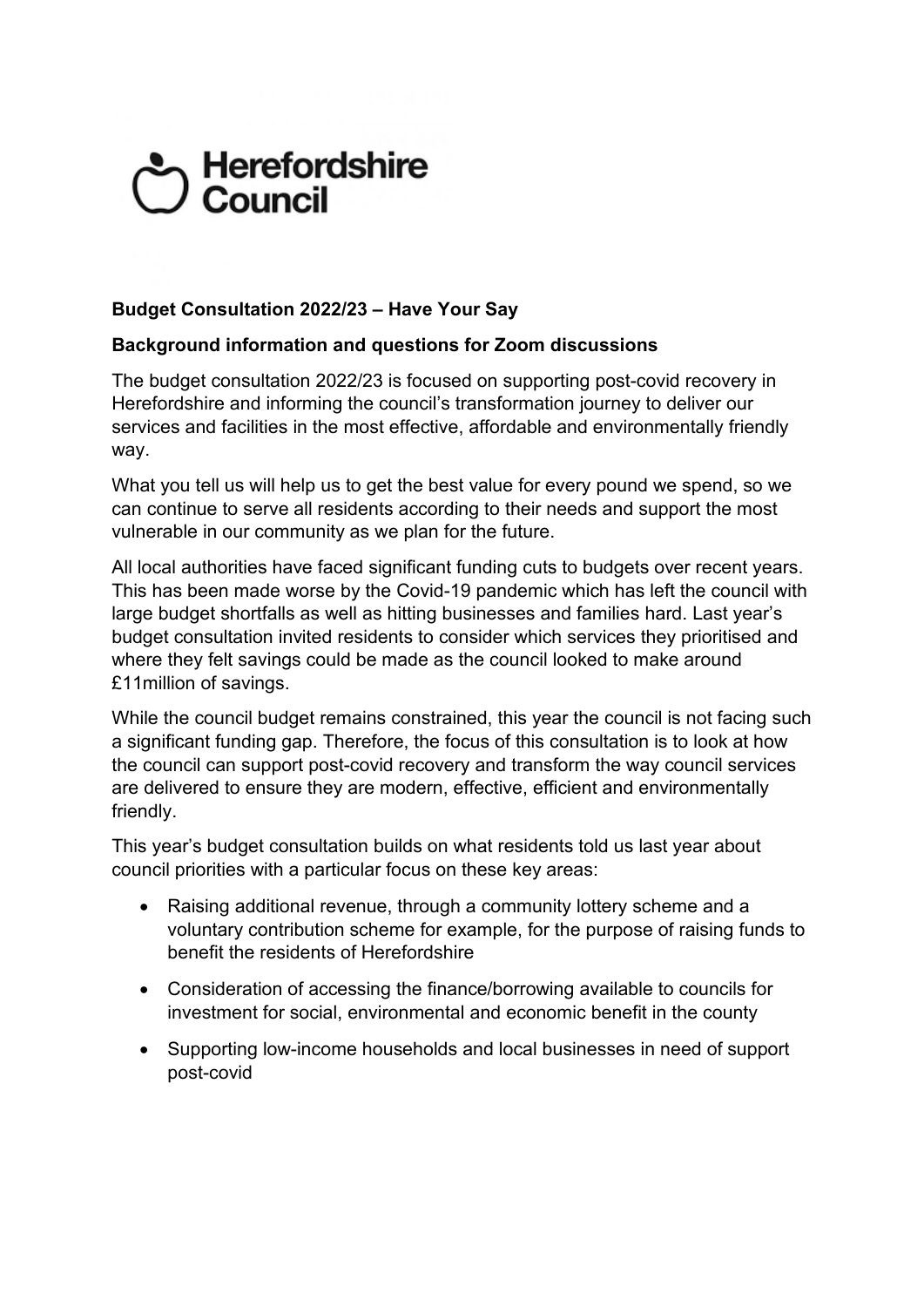# **How Herefordshire Council currently allocates its budget**



#### **What you told us last year**

From last year's (2021/22) budget consultation we have taken into account what you said:

- You were dissatisfied with highways and roads more than any other service (72%)

The council is investigating large scale investment in highways and roads, which will require additional borrowing. We are seeking your views on increased borrowing within this year's budget consultation.

You were dissatisfied with bus services

The council is seeking grant funding for significant investment in electric buses

- One of your highest priorities was to build publicly owned, sustainable and affordable houses

We aim to deliver 1,000 additional affordable homes by 2024. The council has brought in specialist expertise to help deliver new affordable housing more quickly.

A large number of you raised concerns about the size of the proposed increases council tax

2021/2022 was an exceptional year financially for the council having to find just over £11million savings. Despite this we increased support to households in financial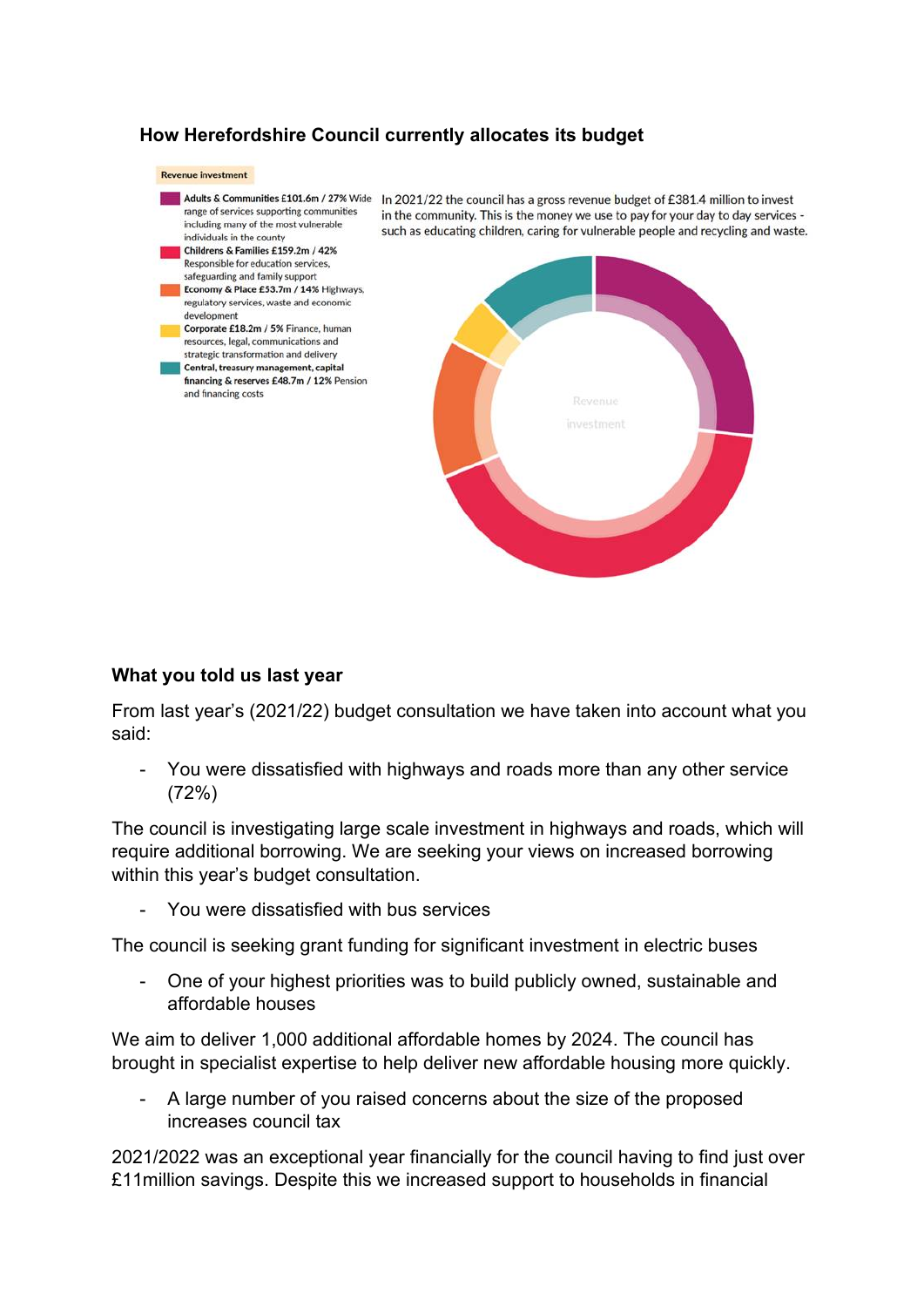difficulties, including reducing council tax to zero for those hardest hit during the covid pandemic.

Council tax increases are expected to be capped at inflation for the coming year.

We are seeking your views on the council tax reduction scheme for 2022/23 – please see link below under question 4.

- You were willing to consider potential schemes to raise additional revenue to support local good causes and projects to benefit local residents:
- A Lottery Scheme
- A Voluntary Additional Contribution Scheme

We are consulting on these two schemes in this year's budget consultation.

- 50% of you thought that the council did not provide value for money

The council has worked with its auditors to develop a new Value for Money Strategy and Value for Money Policy which will come to Cabinet shortly for approval. The strategy and policy tackle gaps and weaknesses in the council's approach to project management and service delivery. They will ensure we provide financial social, economic and environmental value and are able to show the positive impact our actions have on our residents and communities.

- You wanted us to make services more affordable to run, and your top two priorities are:
- Making more efficient use of council assets such as land and buildings
- Changing working practices to make better use of technology and more efficient ways of working

The new Chief Executive has initiated a two-year transformation programme for the council, led by experts. Feedback from last years and this year's budget consultations will help us shape this council-wide transformation programme.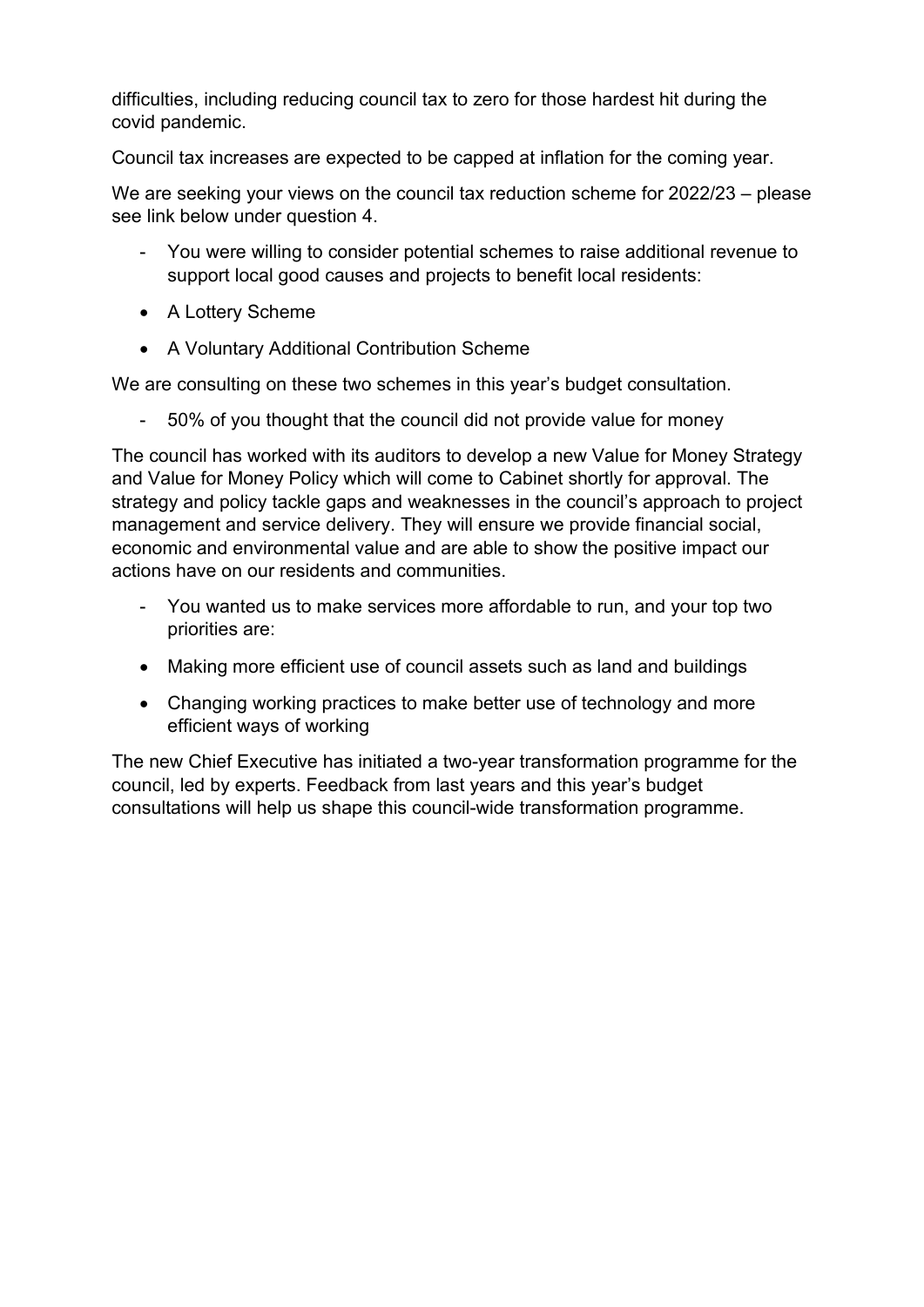# **Zoom Consultation Session**

The following questions will form the basis of the Zoom consultation session. Like last year there is a mixture of poll-based questions and open questions for discussion. Where appropriate, links to relevant strategy documents, or plans, have been included as further background information to enable people to have more informed discussions.

The on-line budget consultation will run until **Monday 4 October 2021** and can be accessed via this link: [www.herefordshire.gov.uk/budgetconsultation](http://www.herefordshire.gov.uk/budgetconsultation)

Please note this link goes live on **Friday 27th August**.

# **Consultation Questions**

#### **Preventative Services**

- 1. In last year's budget consultation preventative services were identified as an area in need of more prioritisation. What preventative measures would you like to see in any of the following service areas? Or another service area? (Open discussion)
	- a. Children's services
	- b. Adult social care
	- c. Support for vulnerable people

For example, providing earlier intervention and help to children and their families to avoid children going into care, supporting adults to live independently and safely in their own homes, supporting people to be more active e.g. providing free leisure facilities such as swimming, support for vulnerable people e.g. cross-service prevention work with Health, partners and local and voluntary organisations to prevent homelessness and drug/substance misuse

# **Environmental measures - Net Zero & Nature Rich Herefordshire**

Since 2003, the council has been looking at ways to reduce its carbon footprint and also leading countywide carbon reduction. In recognition of this it declared a Climate Emergency in March 2019. The Council has set itself a target of reaching carbon neutrality by 2030 and are aiming for a 75% reduction by 2025/26. To achieve this the Council are undertaking a number of energy efficiency projects e.g. installation of solar panels on some Council owned building, hybrid and electric pool cars, use of renewable energy and initiatives to influence behaviour change.

Alongside these changes Herefordshire Council are also working with partners, businesses and residents on a journey to get the county to net zero and nature rich by 2030. Considerable findings will be required from a wide range of sources and some difficult decisions may have to be made on this journey. To succeed it will need the support of local residents and communities.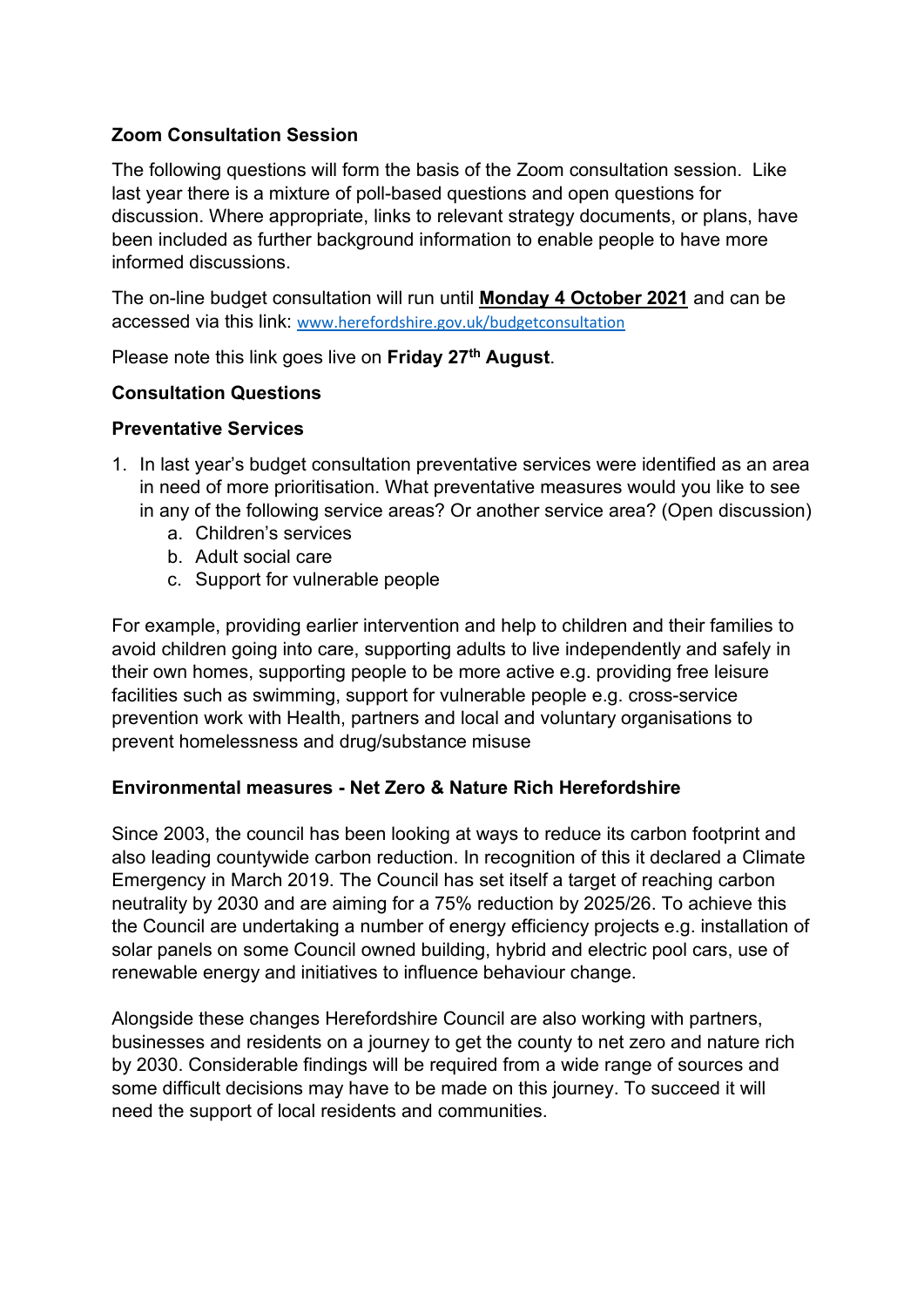More information on the Council's plan can be found at [https://www.herefordshire.gov.uk/downloads/file/20530/carbon-management-plan-](https://www.herefordshire.gov.uk/downloads/file/20530/carbon-management-plan-2020-21-to-2025-26)[2020-21-to-2025-26](https://www.herefordshire.gov.uk/downloads/file/20530/carbon-management-plan-2020-21-to-2025-26) and the corresponding action plan: [https://www.herefordshire.gov.uk/downloads/file/22295/carbon-management-action](https://www.herefordshire.gov.uk/downloads/file/22295/carbon-management-action-plan-2021)[plan-2021](https://www.herefordshire.gov.uk/downloads/file/22295/carbon-management-action-plan-2021)

A link to the county's Zero Net website can be found here: <https://zerocarbon.herefordshire.gov.uk/>

2. Do you agree that Herefordshire Council is doing enough towards achieving its ambition of a net zero and nature rich county? (Poll)

| Yes, enough                                |
|--------------------------------------------|
| No, not enough                             |
| Don't know                                 |
| I I don't agree with Herefordshire Council |
| working towards this ambition              |

3. What are the key things you would like to see done differently in the county to help mitigate the climate emergency? (Open discussion)

# **Pandemic Recovery**

**4.** Families on low incomes receive a discount on Council Tax (the council tax reduction scheme), however due to the pandemic low-income families currently receive an additional discount on their Council Tax. Do you think the Council should remove this additional discount? (Poll)

| <b>Yes</b> |  |  |
|------------|--|--|
| <b>No</b>  |  |  |
| Not yet    |  |  |
| No opinion |  |  |

5. What would be the most effective way to help your community recovery from the pandemic? (Open discussion)

# **Council Tax options for 2022/23 Proposed Council Tax increase**

Last year for 2021/22, due to the large-scale savings required amounting to £11.205million, council tax was increased by 4.99% (1.99% general council tax and 3.00% social care precept) which raised an additional £3.2 million. For next year, 2022/2023 savings of this magnitude are not anticipated, and the council would like your views on the level of Council Tax that the council should consider for 2022/2023. Further information about Herefordshire Council Tax can be found using this link [https://www.herefordshire.gov.uk/downloads/file/21942/your-council-tax-explained-](https://www.herefordshire.gov.uk/downloads/file/21942/your-council-tax-explained-2021-22)[2021-22](https://www.herefordshire.gov.uk/downloads/file/21942/your-council-tax-explained-2021-22)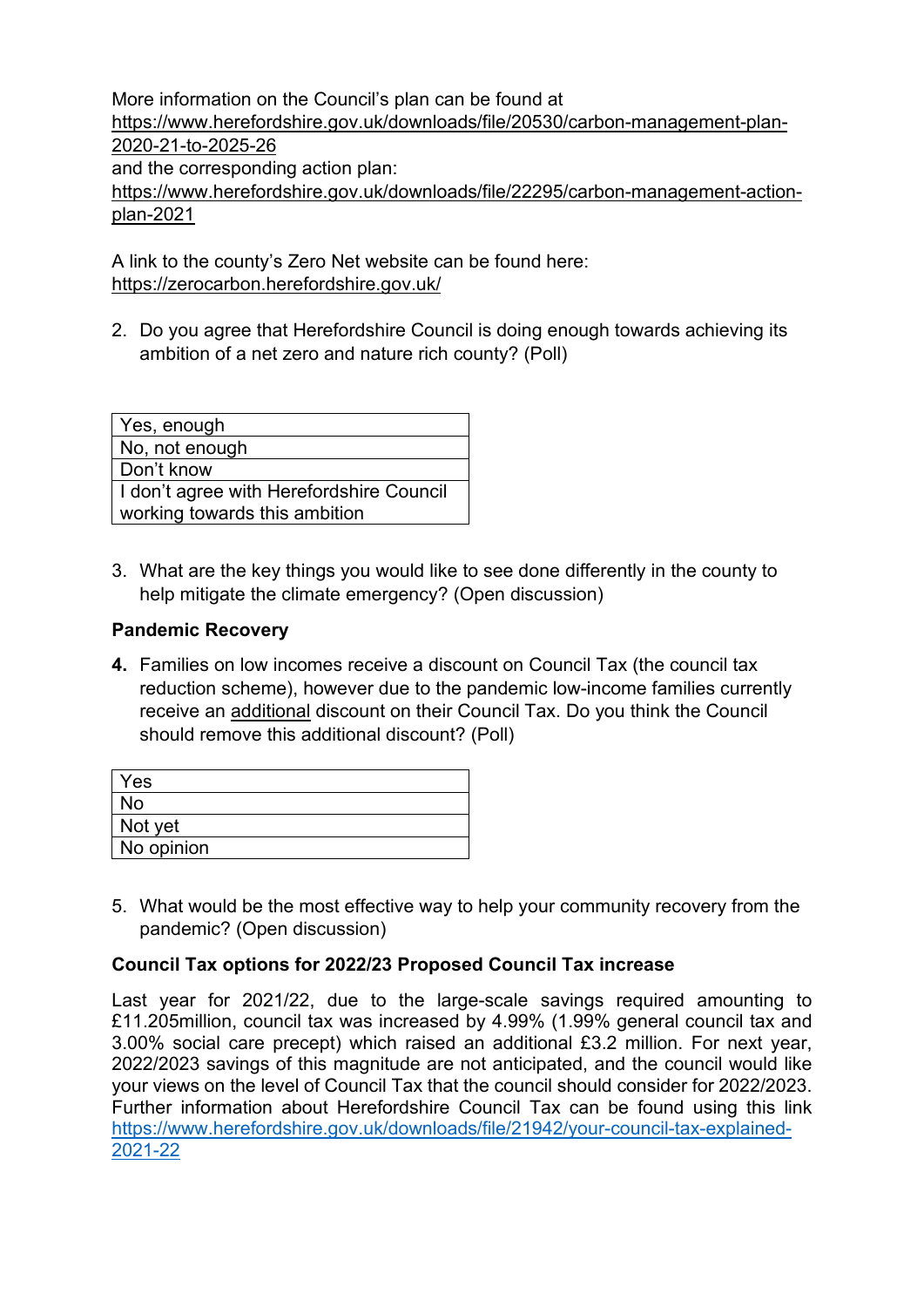*Please note: the council has no control over the Council Tax collected on behalf of the police, fire service, or parish and town councils. Each of these bodies will make their own independent decisions.*

Option A: To increase Council Tax in 2022/23 by 2.99% general Council Tax This would be an increase of £49.40 per year (or £4.12 per month) for a band D household. This would raise an additional £3.4 million.

Option B: To increase Council Tax in 2022/23 by 1.99% general Council Tax This would be an increase of £32.88 per year (or £2.74 per month) for a band D household. This would raise an additional £2.2 million.

Option C: To increase Council Tax in 2022/23 by 0.99% general Council Tax This would be an increase of £16.36 per year (or £1.36 per month) for a band D household. This would raise an additional £1.1 million.

6. Which of the following options would you prefer?

|                   | Option A: increase Council Tax by |  |  |
|-------------------|-----------------------------------|--|--|
| 2.99%             |                                   |  |  |
| 1.99%             | Option B: increase Council Tax by |  |  |
| 0.99%             | Option C: increase Council Tax by |  |  |
| No preference     |                                   |  |  |
| None of the above |                                   |  |  |
| Don't know        |                                   |  |  |

# **Raising additional finance**

Last year we consulted on two new ideas for raising money:

- Looking into the establishment of a **lottery scheme** for the council for the purpose of raising funds to support good causes, benefitting the residents of Herefordshire (through local consultation)
- Looking into the establishment of a **voluntary contribution scheme** for the council for the purpose of raising funds to support good causes, benefitting the residents of Herefordshire (through on-line consultation)

In general, participants were in support of the two schemes and officers have looked into the merits of these schemes. If these were actioned it would be useful to understand how residents would like to see that money spent?

7. If a Herefordshire Lottery Scheme or Herefordshire Voluntary Contribution Scheme was to go ahead, how would you like to see the money spent? (Poll followed by discussion)

Geographical priority areas Thematic areas such as children, vulnerable adults, climate emergency Specific charities or local groups